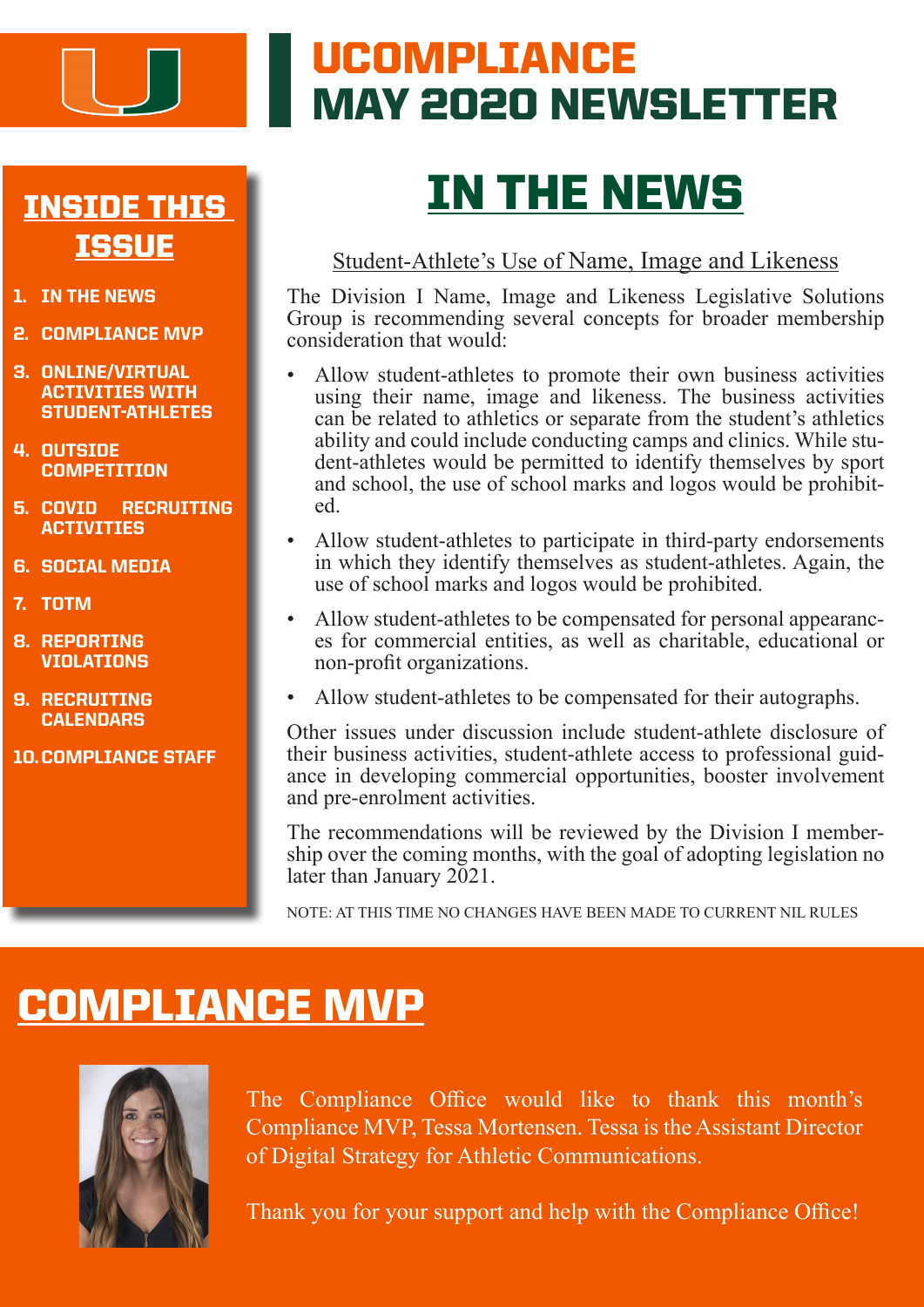# ONLINE/VIRTUAL ACTIVITIES INVOLVING STUDENT-ATHELTES

- Coaches may engage in **up to 8 hours per week of virtual required activities (i.e., film review, chalk-talk, team meetings) with student-athletes from May 7, 2020 - May 31, 2020.** Whether this is done in a team setting, in individual settings, or in smaller groups, it must be recorded on Teamworks.
- Student-athletes **may be given workouts with the language that they are strongly recommended, but not required**.
	- Any workout that is being sent out to the student-athletes must be first approved by Luis Feigenbaum.
	- Student-athletes may voluntarily report back to their Strength and Conditioning Coach or countable Coach on their workouts. **Coaches cannot require students to provide updates on their workouts, but Coaches may discuss a student's workouts for wellness and safety purposes** if the athlete brings it up on their own.
		- It is permissible for a student to send a recorded video to a Strength and Conditioning Coach or countable coach for review for safety reasons. **This must be voluntary and cannot be required**.
		- It is permissible for a student to post a video of him/her participating in a voluntary workout to his/her social media account. **Staff (and institutional accounts) may NOT retweet/share/repost that video**. Institutional staff members cannot require students to post videos of their workouts.
- Virtual (live) workouts are not allowed.
- Strength and conditioning coaches may conduct virtual workout demonstrations for current student-athletes through Zoom. Student-athletes cannot be required to observe such demonstrations and attendance may not be taken or reported back to coaching staff. Please reach out to Compliance for approval as additional restrictions apply (i.e., permissible attendees).

**As we receive additional guidance from the NCAA and ACC, we will update this policy. Thank you all for your patience as we work through this.** 

### OUTSIDE COMPETITION



**In all sports, from April 20 through at least May 31, student-athletes may not participate on an outside team. Student-athletes may compete as individuals. Outside competition must be approved by the Compliance Office.**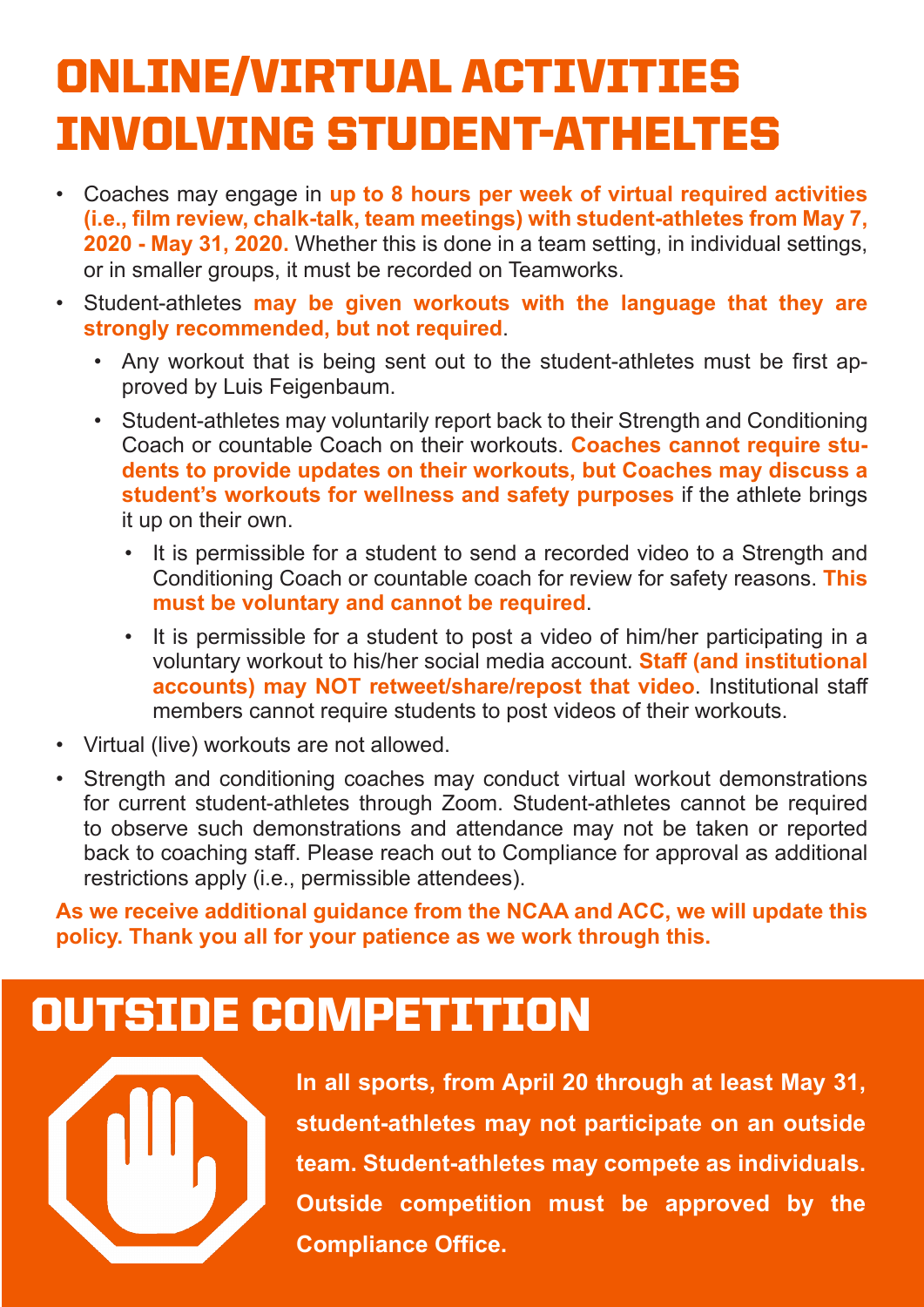# COVID-19 RECRUITING ACTIVITIES

IMPORTANT! All other applicable legislation (i.e., first opportunity to contact, permissible caller, telephone call limits, dead period restrictions, etc.) continue to apply as normal. Video calls (Zoom, Facetime) are considered the same as telephone calls and are subject to all applicable calling rules.

### Activities Involving Committed (signed) vs. Uncommitted Prospects

### COMMITTED (SIGNED) PROSPECT VS UNCOMMITTED PROSPECT



**PERMISSIBLE MAY 11, 2020 - THE CONCLUSION OF THE CURRENT RECRUITING DEAD PERIOD**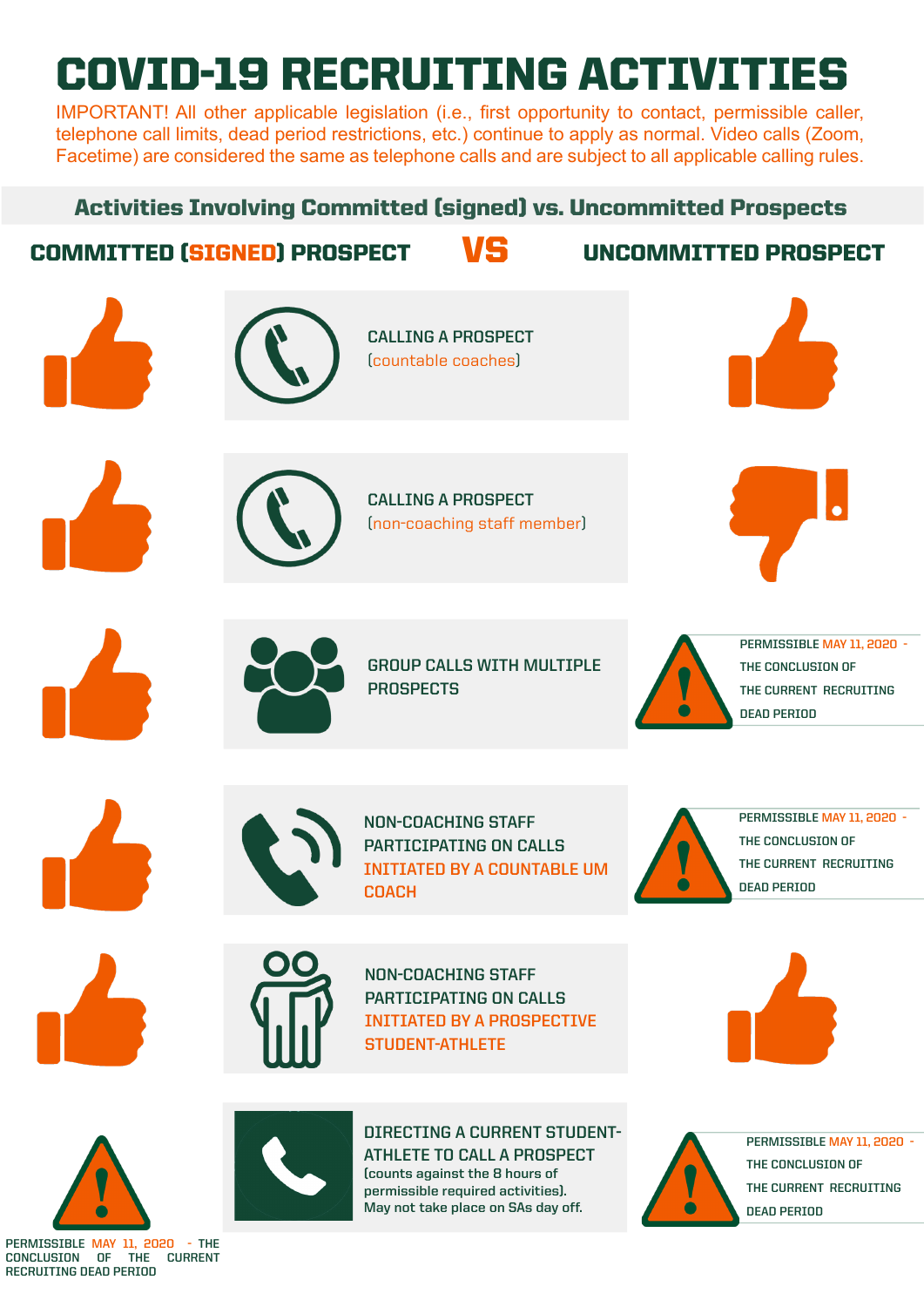# COVID-19 RECRUITING ACTIVITIES

IMPORTANT! All other applicable legislation (i.e., first opportunity to contact, permissible caller, telephone call limits, dead period restrictions, etc.) continue to apply as normal. Video calls (Zoom, Facetime) are considered the same as telephone calls and are subject to all applicable calling rules.

#### Activities Involving Committed (signed) vs. Uncommitted Prospects

### COMMITTED (SIGNED) PROSPECT VS UNCOMMITTED PROSPECT





**PROVIDE VIA EMAIL A RECORDING OF TEAM MEETINGS**

**May not be personalized to prospect.**  NOTE: This does not permit coaches to engage in film review or chalk-talk with prospects.



#### NLI/GIA SIGNEES & WALK-ONS WHO HAVE BEEN VERIFIED BY COMPLIANCE



**OBSERVING & PARTICIPATING IN REQUIRED TEAM ACTIVITIES DURING THE COVID-19 8 HOUR WEEKS**

**PARTICIPATION DURING CURRENT COVID-19 8 HOURS OF VIRTUAL TEAM ACTIVITIES IS PERMISSIBLE AFTER PSA GRADUATES. PARTICIPATION IS SUBJECT TO THE FOLLOWING APPROVAL PROCESS:**

**HIGH SCHOOL PSA - COMPLIANCE RECEIVES PROOF OF GRADUATION;**

**TWO-YEAR COLLEGE PSA - NEED OFFICIAL TRANSCRIPT WITH SPRING 2020 GRADES);** 

**PSA HAS MATRICULATED AT UM; AND** 

**COACH HAS RECEIVED APPROVAL EMAIL FROM THE COMPLIANCE OFFICE** 

#### BROADCASTS, SPEAKING ENGAGEMENTS & INTERVIEWS

**PUBLICITY BYLAWS PROHIBIT DI COACHES FROM PARTICIPATING IN A BROADCAST/PODCAST/SPEAKING ENGAGEMENT INVOLVING A PROSPECT OR A PROSPECT'S COACH.** 

**IF A DI COACH IS ON A TELEPHONE OR VIDEO CALL WITH A GROUP OF CLUB, HIGH SCHOOL, AAU COACHES, OR ANY OTHER INDIVIDUAL THAT COACHES' PROSPECTS, AND THE CALL IS RECORDED AND POSTED ONLINE, OR SENT OUT TO ANY INDIVDIUALS THAT COACH PROSPECTS, PUBLICITY LEGISLATION WILL BE VIOLATED.** 

**WHY? THE NCAA SAYS THAT A CLOSED CALL IS SUBJECT TO PUBLICITY LEGISLATION (13.10) IF THE CALL IS RECORDED AND POSTED PUBLICLY/ONLINE OR SENT OUT TO A PROSPECT'S COACH.** 

#### **PERMISSIBLE**

#### **CLOSED VIDEO CALL + UM COACH + PSA'S COACH OR COACHES (NOT RECORDED OR PUBLICIZED)**

Engaging in a video call with multiple coaches of prospects (i.e. HS/club coaches) that **will not be recorded or posted/shared publicly,** or with other high school/club coaches.

#### IMPERMISSIBLE

**CLOSED VIDEO CALL + UM COACH + PSA'S COACH OR COACHES (RECORDED & PUBLICIZED)** 

Engaging in a video call with multiple coaches of prospects (i.e. HS/club coaches) that **will be recorded and posted/shared publicly,** or with other high school/club coaches.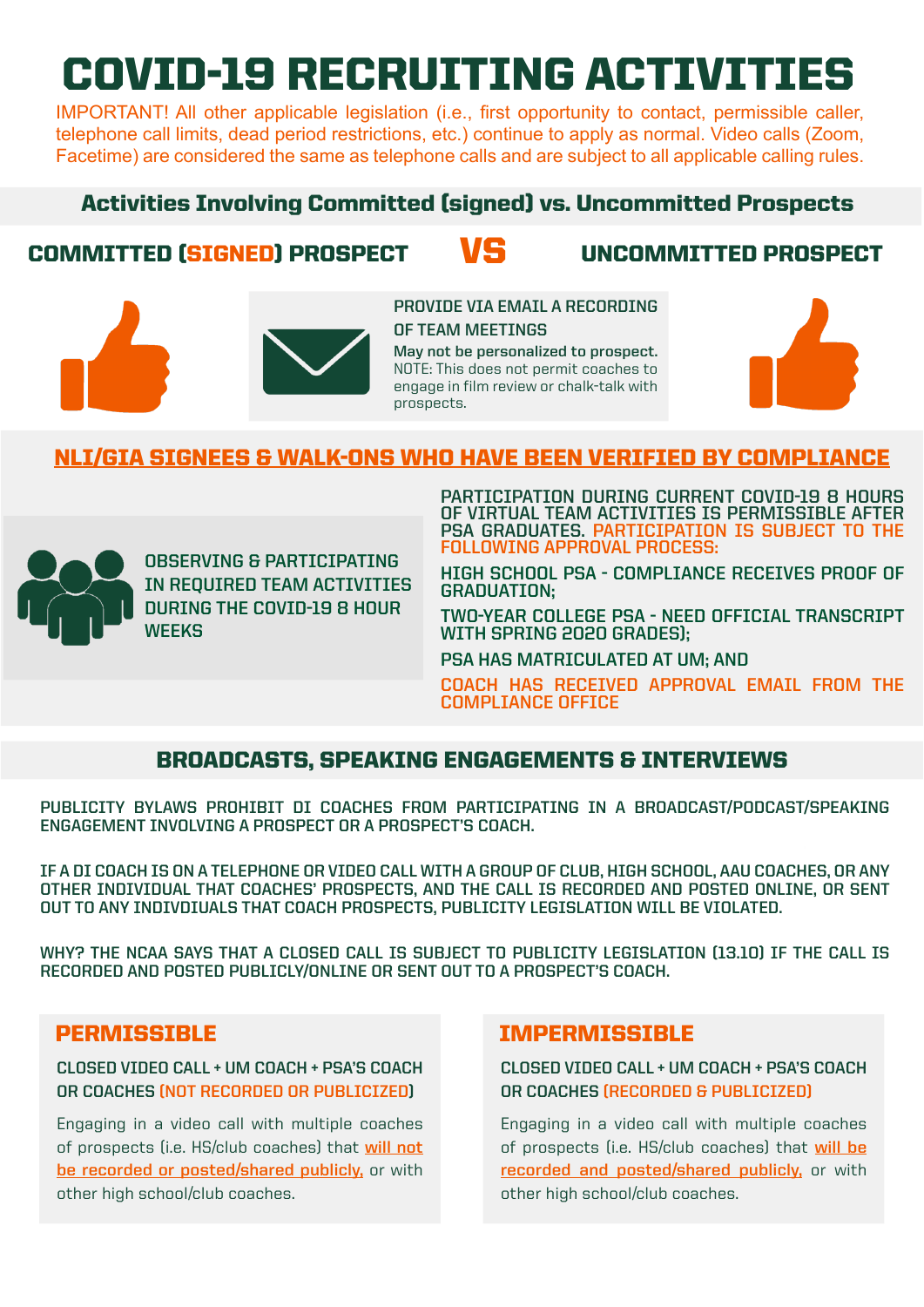## SOCIAL MEDIA INTERACTIONS WITH CURRENT STUDENT-ATHLETES

### PROMOTIONAL VIDEOS



Institutions may post videos on social media of one or more studentathletes engaged in LIMITED PHYSICAL ATHLETIC ACTIVITIES. Provided, our student-athletes participation is voluntary, the video is not created at the direction of athletic department staff, and the video does not involve countable coaches.

### REQUIRED ACTIVITIES



Institutions may post images/videos on social media of one or more student-athletes engaged in required/countable athletically related activities. Currently coaches may requires student-athletes participation in team meetings, position meetings, film review, chalk-talk, etc.

### STUDENT-ATHLETE POSTS



Institutions and athletic department staff members may not take actions of approval on a student-athlete's social media posts that includes an image or video of the athlete engaged in voluntary athletic activities.

NOTE: For the time being all athletic activities/workouts are voluntary.

# **REPORTING TIP OF THE MONTH VIOLATIONS**

**All known violations are required to be submitted to Craig Anderson or Blake James.** 

**If you are aware of a violation, recruiting or otherwise, please make sure that one of these two individuals is informed.** 

**Coaches may not participate on a broadcast, including a podcast, that involves a prospective studentathlete or a prospective studentathlete's coach (scholastic or nonscholastic), regardless of the content of the broadcast.** 

**Please contact the Compliance Office prior to participating in any speaking engagement.**